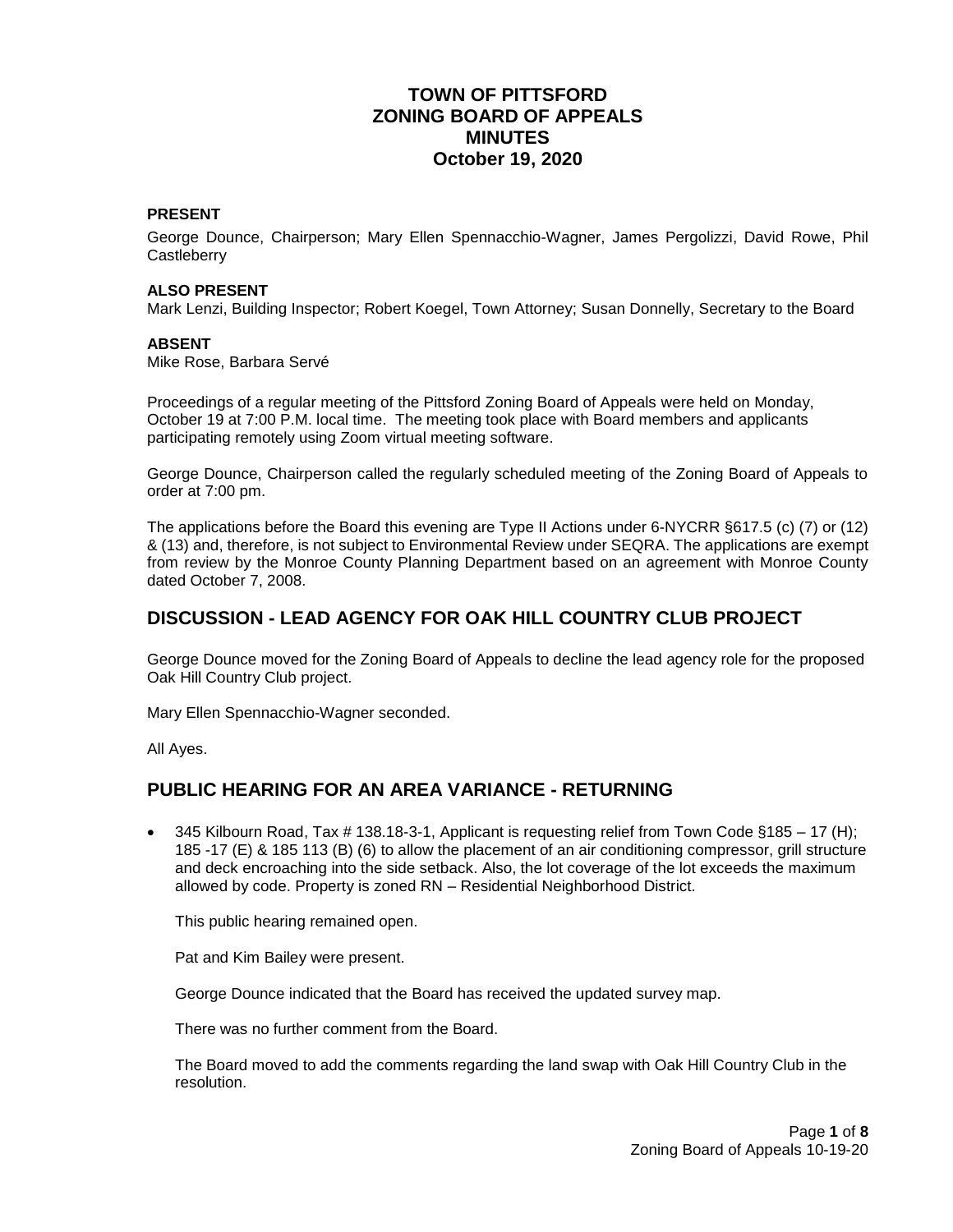There was no public comment.

George Dounce moved to close the public hearing.

Phil Castleberry seconded.

All Ayes.

#### **DECISION FOR 345 KILBOURN ROAD – AREA VARIANCE**

A written Resolution to grant the area variance for 345 Kilbourn Road was moved by David Rowe and seconded by Mary Ellen Spennacchio-Wagner.

George Dounce called for a roll call vote.

| Dounce             | aye    |
|--------------------|--------|
| Servé              | absent |
| Pergolizzi         | aye    |
| Spennacchio-Wagner | aye    |
| Castleberry        | aye    |
| Rowe               | aye    |
| Rose               | absent |

The approved Resolution contains the following Specific Conditions:

- 1. This variance is granted only for the plans submitted and prepared by the Applicant dated August 13, 2020 and the map updated on October 16, 2020.
- 2. All construction is to be completed by December 31, 2022.
- 3. This variance is subject to the approval of the land swap between Oak Hill Country Club and the Applicants.

# **PUBLIC HEARING FOR AN AREA VARIANCE – NEW**

• 18 Greentree, Tax  $\#$  163.16-1-12, Applicant is requesting relief from Town Codes §185 – 121 (A) for the construction of a fence forward of the front wall of the home exceeding the height requirement of code. This property is zoned RN-Residential Neighborhood.

George Dounce moved to open the public hearing.

The homeowner, Helen Newman, was present.

The home on the lot is set back and does not have much of a backyard. The owner wishes to keep her dogs safe in the front yard and requires a taller fence.

The time frame for installation of an black aluminum fence is by this winter.

There was no public comment.

Jim Pergolizzi moved to close the public hearing.

Phil Castleberry seconded.

All Ayes.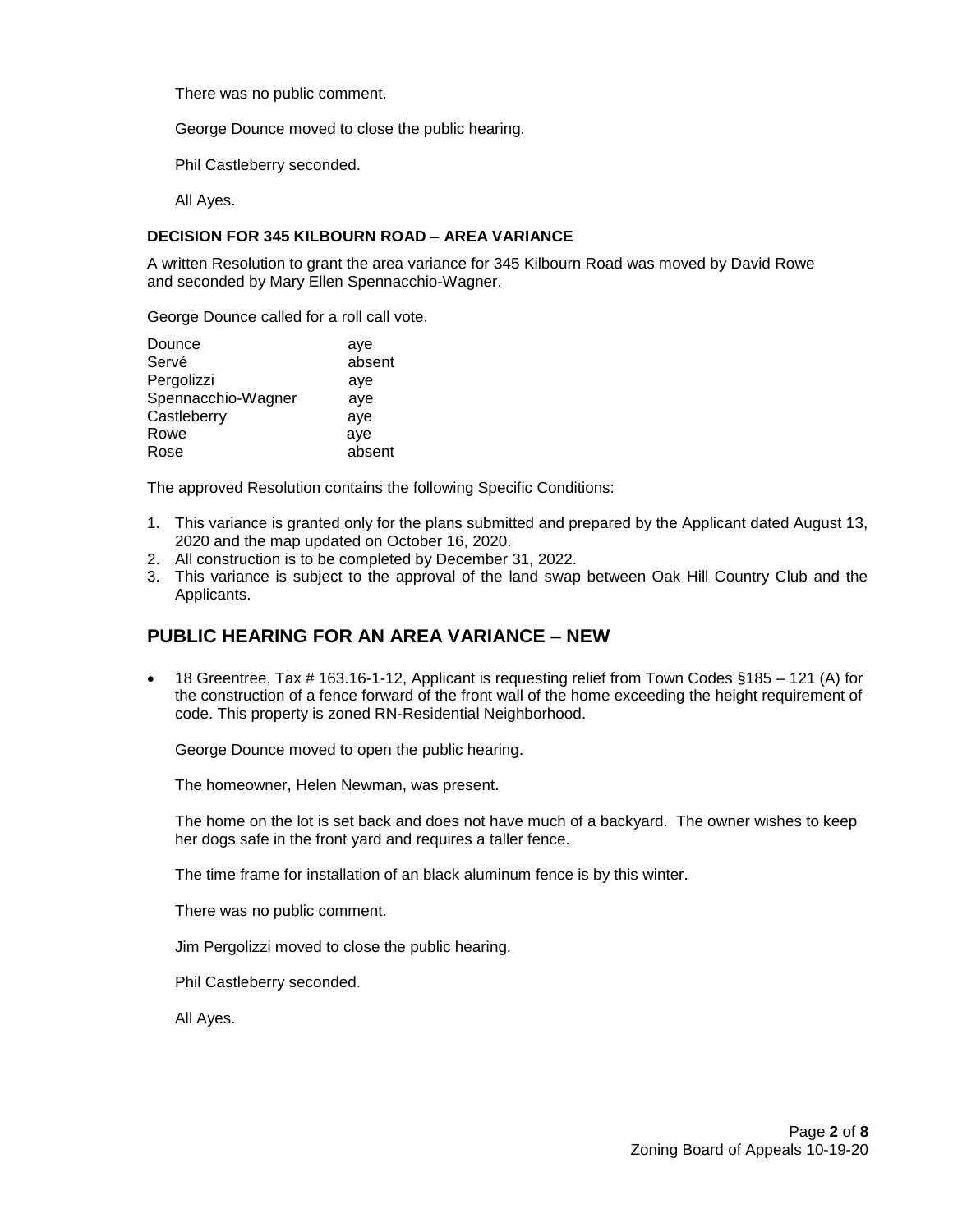#### **DECISION FOR 18 GREENTREE – AREA VARIANCE**

A written Resolution to grant the area variance for 18 Greentree was moved by George Dounce and seconded by David Rowe.

George Dounce called for a roll call vote.

| Dounce             | aye    |
|--------------------|--------|
| Servé              | absent |
| Pergolizzi         | aye    |
| Spennacchio-Wagner | aye    |
| Castleberry        | aye    |
| Rowe               | aye    |
| Rose               | absent |

The approved Resolution contains the following Specific Conditions:

- 1. This variance is granted only for the plans submitted and prepared by the Applicant dated September 17, 2020.
- 2. All construction is to be completed by December 31, 2021.
- 23 Hepburn Lane Tax # 177.03-3-53, Applicant is requesting relief from Town Code §185-119 (A) (1) to locate the filter and heater of an in-ground swimming pool forward of the rear wall of the home. This property is zoned RN – Residential Neighborhood District

George Dounce moved to open the public hearing.

The homeowners, Shane and Amanda Murphy, were present. They cited the constraints they have at the rear of the home in relation to placing the pool equipment. George Dounce noted that the garage of the most affected neighbor faces the area in question.

There was no public comment.

Mary Ellen Spennacchio-Wagner moved to close the public hearing.

David Rowe seconded.

All Ayes.

#### **DECISION FOR 23 HEPBURN LANE – AREA VARIANCE**

A written Resolution to grant the area variance for 23 Hepburn Lane was moved by Jim Pergolizzi and seconded by Phil Castleberry.

George Dounce called for a roll call vote.

| Dounce             | aye    |
|--------------------|--------|
| Servé              | absent |
| Pergolizzi         | aye    |
| Spennacchio-Wagner | aye    |
| Castleberry        | aye    |
| Rowe               | aye    |
| Rose               | absent |

The approved Resolution contains the following Specific Conditions:

1. This variance is granted only for the application submitted and prepared by the Applicant dated September 10, 2020.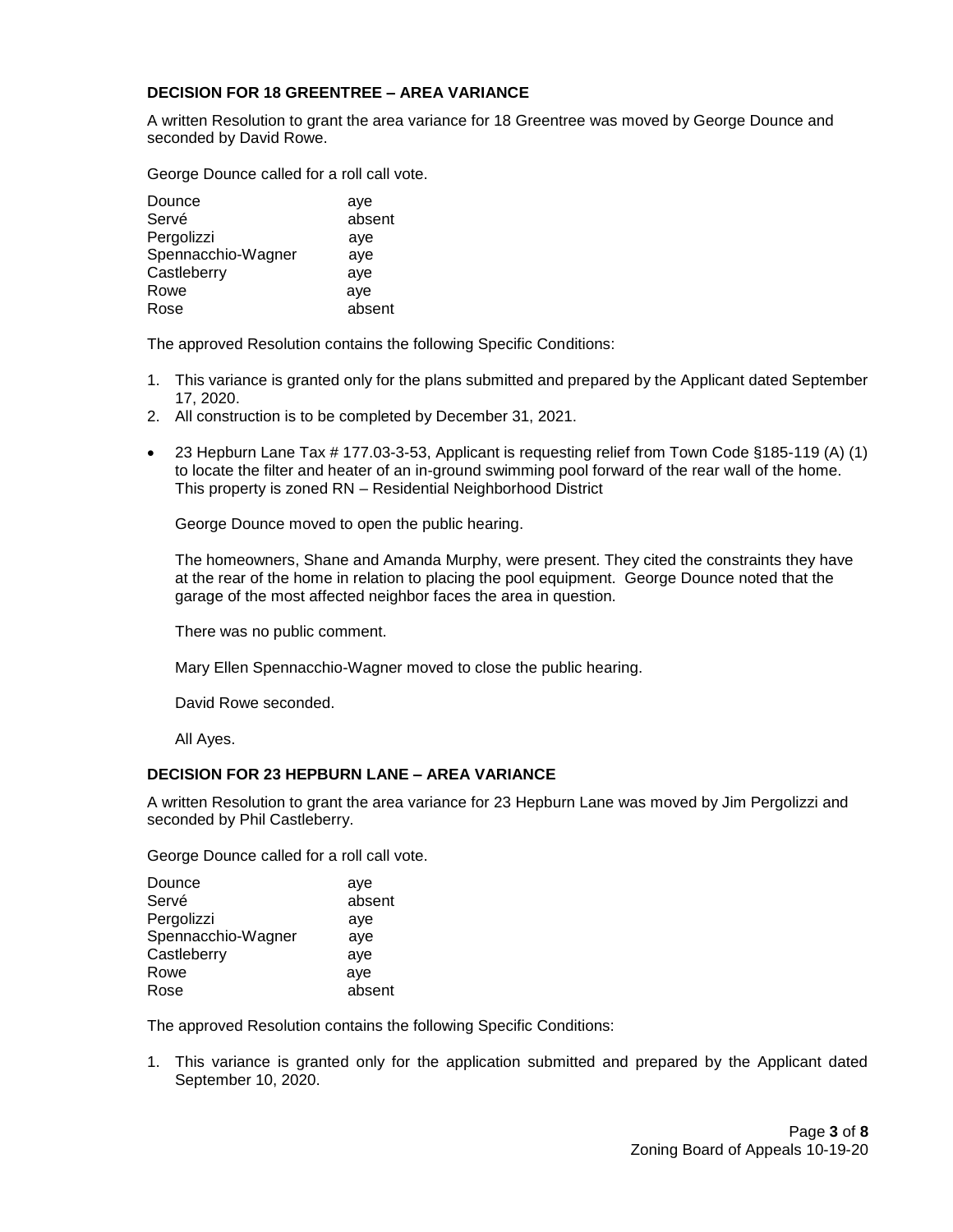- 2. All construction is to be completed by December 31, 2021.
- 28 Mitchell Road, Tax # 164.12-1-1, Applicant is requesting relief from Town Code §185 121 (A) to allow construction of an entrance gate (fence) forward of the front wall of the home exceeding the height requirement of code. This property is zoned RN-Residential Neighborhood.

George Dounce opened the public hearing.

Evan Gefell of Costich Engineering was the representative for the applicants.

The gate will extend across the driveway but be recessed from the road. The lights will be kept. The high point of the gate is 6 foot but will match the height of the existing pillars and hedges.

There was no public comment.

David Rowe moved to close the public hearing.

Phil Castleberry seconded.

All Ayes.

#### **DECISION FOR 28 MITCHELL ROAD – AREA VARIANCE**

A written Resolution to grant the area variance for 28 Mitchell Road was moved by Phil Castleberry and seconded by George Dounce.

George Dounce called for a roll call vote.

| Dounce             | aye    |
|--------------------|--------|
| Servé              | absent |
| Pergolizzi         | aye    |
| Spennacchio-Wagner | aye    |
| Castleberry        | aye    |
| Rowe               | aye    |
| Rose               | absent |

The approved Resolution contains the following Specific Conditions:

- 1. This variance is granted only for the plans submitted and prepared by the Applicant dated September 18, 2020.
- 2. All construction is to be completed by December 31, 2021.
- 33 Alpine Drive. Tax # 138.18-2-59, Applicant is requesting relief from Town Code §185-113 (B) (6) to allow the construction of a shed located in the rear yard encroaching into the side yard setback. Property is zoned RN – Residential Neighborhood District.

George Dounce opened the public hearing.

The homeowner, Jamie Fagan was present.

It was discussed that the proposed shed will be located in an area that has the least impact on the neighbor. There is a large pine tree that blocks most of the view.

There was no public comment.

Mary Ellen Spennacchio-Wagner moved to close the public hearing.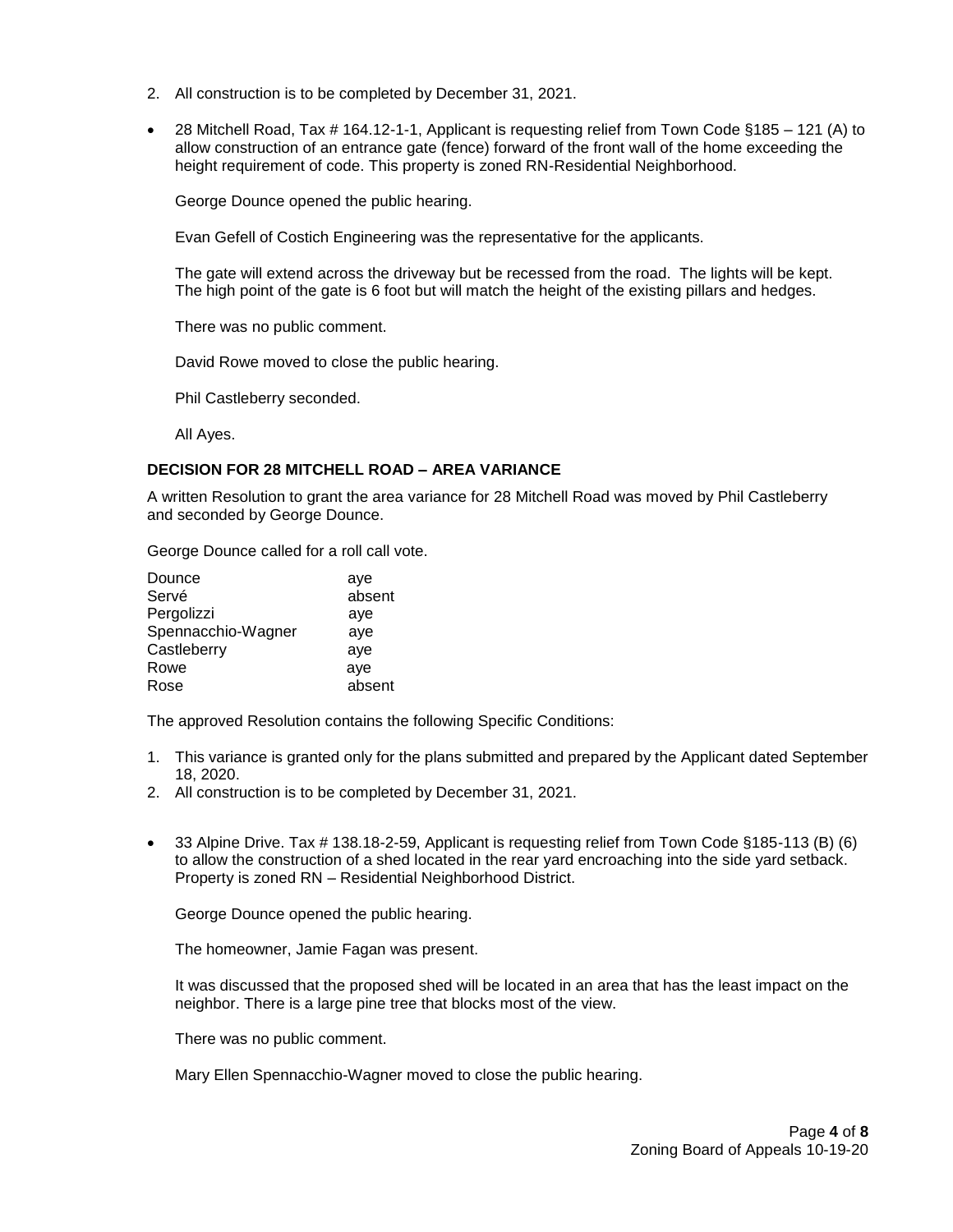Jim Pergolizzi seconded.

All Ayes.

### **DECISION FOR 33 ALPINE DRIVE – AREA VARIANCE**

A written Resolution to grant the area variance for 33 Alpine Drive was moved by David Rowe and seconded by Mary Ellen Spennacchio-Wagner.

George Dounce called for a roll call vote.

| Dounce             | aye    |
|--------------------|--------|
| Servé              | absent |
| Pergolizzi         | aye    |
| Spennacchio-Wagner | aye    |
| Castleberry        | aye    |
| Rowe               | aye    |
| Rose               | absent |

The approved Resolution contains the following Specific Conditions:

- 1. This variance is granted only for the plans submitted and prepared by the Applicant dated September 2, 2020.
- 2. All construction is to be completed by December 31, 2021.
- 60 Pickwick Drive, Tax # 150.08-1-45, Applicant is requesting relief from Town Code §185-113 B (6) to allow the placement of an electrical standby generator encroaching into the side yard setback. Property is zoned RN – Residential Neighborhood District.

George Dounce opened the Public Hearing.

The homeowners, Stuart and Illa Loeb, were present.

There were no comments from the Board.

There was no public comment.

David Rowe moved to close the public hearing.

Mary Ellen Spennacchio-Wagner seconded.

All Ayes.

There was no further Board discussion.

### **DECISION FOR 60 PICKWICK DRIVE – AREA VARIANCE**

A written Resolution to grant the area variance for 60 Pickwick Drive was moved by George Dounce and seconded by Jim Pergolizzi.

George Dounce called for a roll call vote.

| Dounce             | aye    |
|--------------------|--------|
| Servé              | absent |
| Pergolizzi         | aye    |
| Spennacchio-Wagner | aye    |
| Castleberry        | aye    |
| Rowe               | aye    |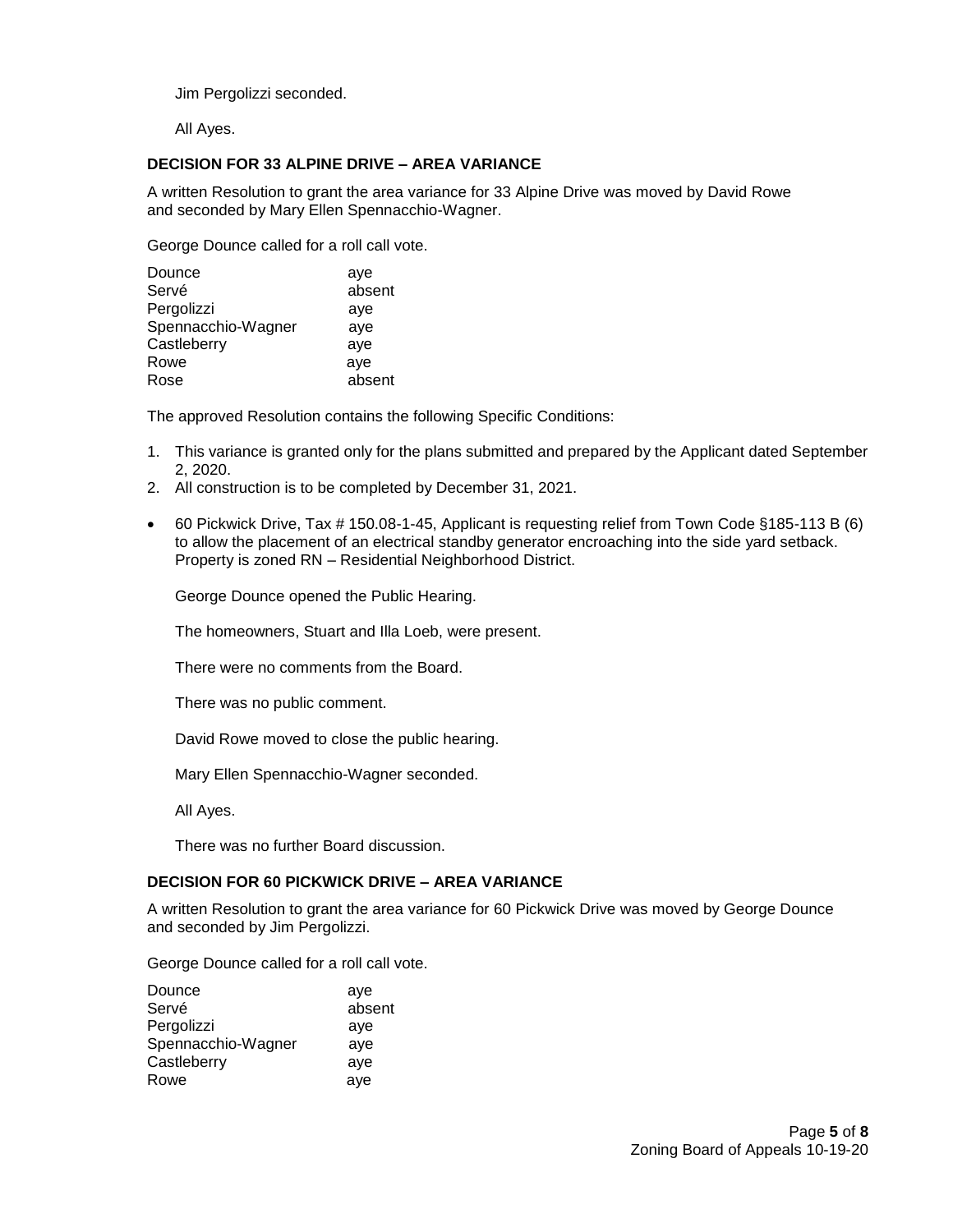#### Rose absent

The approved Resolution contains the following Specific Conditions:

- 1. This variance is granted only for the plans submitted and prepared by the Applicant dated September 15, 2020.
- 2. All construction is to be completed by December 31, 2021.
- 132 East Street, Tax # 178.02-1-3.1, Applicant is requesting relief from Town Code §185-11.2 (A) to allow construction of a  $2<sup>nd</sup>$  floor addition forward of the building line. Property is zoned AG – Agricultural District.

George Dounce opened the public hearing.

The architect, Dan Pope, and homeowner, Andrew and Jantyda Scherdin were present.

Mr. Pope indicated that this current older home is a non-conforming structure in accordance with the current setback requirements.

There was no public comment.

Mary Ellen Spennacchio-Wagner moved to close the public hearing.

David Rowe seconded.

All Ayes.

#### **DECISION FOR 132 EAST STREET – AREA VARIANCE**

A written Resolution to grant the area variance for 132 East Street was moved by George Dounce and seconded by Phil Castleberry.

George Dounce called for a roll call vote.

| Dounce             | aye    |
|--------------------|--------|
| Servé              | absent |
| Pergolizzi         | aye    |
| Spennacchio-Wagner | aye    |
| Castleberry        | aye    |
| Rowe               | aye    |
| Rose               | absent |
|                    |        |

The approved Resolution contains the following Specific Conditions:

- 1. This variance is granted only for the plans submitted and prepared by the architect, Daniel Pope dated September 8, 2020.
- 2. All construction is to be completed by December 31, 2022.
- 3. This application is subject to the approval of the Design Review and Historic Preservation Board.
- 1009 Roosevelt Road, Tax # 151.07-1-14, Applicant is requesting relief from Town Code §185- 113 (B) (6) for the construction of a deck encroaching into the rear setback of the property. Property is zoned RN- Residential Neighborhood District.

George Dounce opened the public hearing.

The homeowner, Shayna Freeman, and contractor, Steve Panek were present.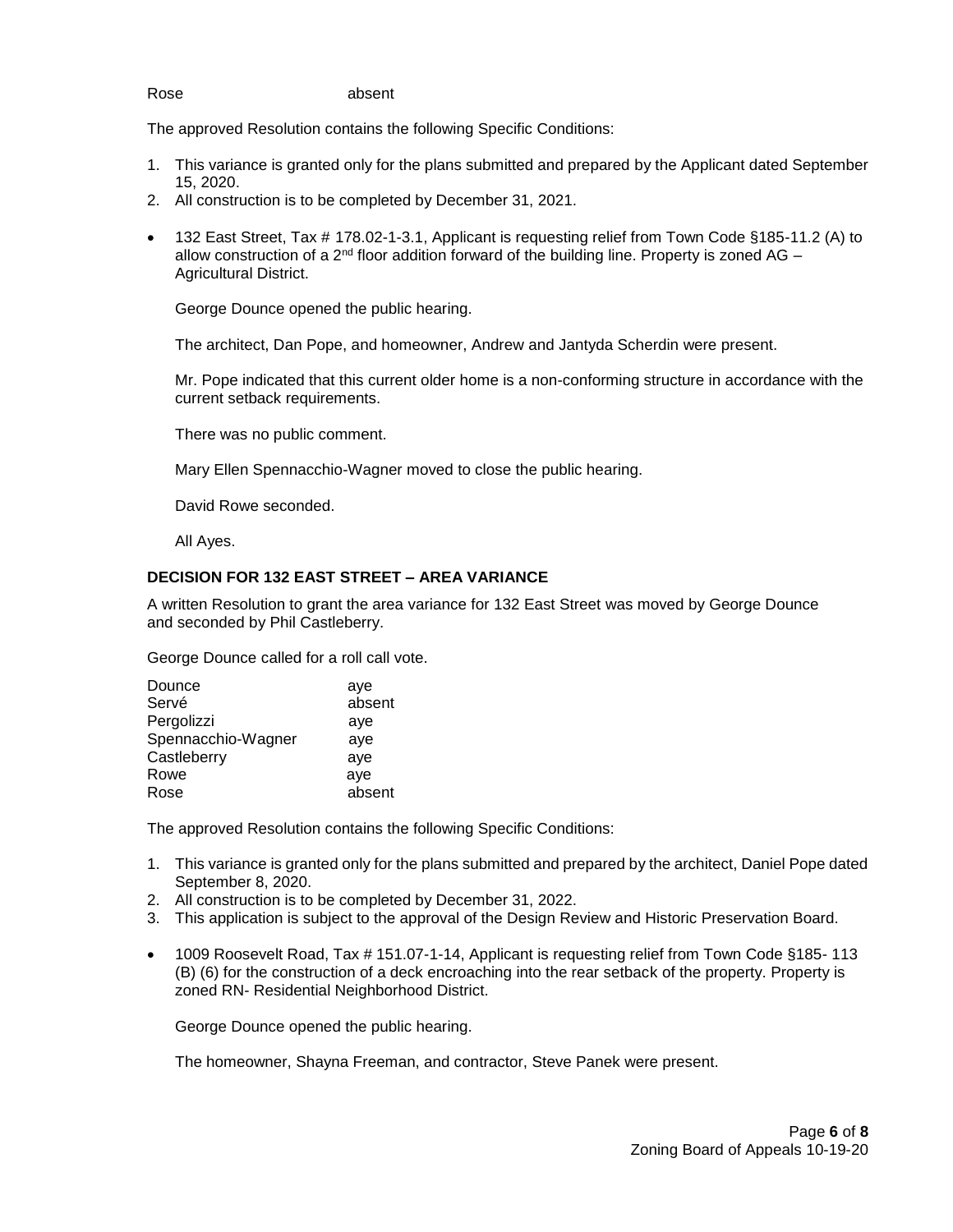This home is a former rental property that backs up to Town of Pittsford parkland.

There were no comments from the Board.

George Dounce asked if the most affected neighbor (Town of Pittsford) had any opposition to this. Mark Lenzi spoke on behalf of the Town and he indicated that there is none.

There was no further public comment.

George Dounce moved to close the public hearing.

Jim Pergolizzi seconded.

All Ayes.

### **DECISION FOR 1009 ROOSEVELT ROAD – AREA VARIANCE**

A written Resolution to grant the area variance for 1009 Roosevelt Road was moved by Mary Ellen Spennacchio-Wagner and seconded by David Rowe.

George Dounce called for a roll call vote.

| aye    |
|--------|
| absent |
| aye    |
| aye    |
| aye    |
| aye    |
| absent |
|        |

The approved Resolution contains the following Specific Conditions:

- 1. This variance is granted only for the plans submitted and prepared by the Applicant dated September 15, 2020.
- 2. All construction is to be completed by December 31, 2022.

# **REVIEW OF MEETING MINUTES OF SEPTEMBER 21, 2020**

George Dounce moved to approve the minutes of September 21, 2020 with one change.

All Ayes.

# **OTHER**

David Rowe announced that he would not be in attendance at the November meeting.

## **POINT PERSONS FOR NOVEMBER 16, 2020 MEETING**

597 Mendon Road – Jim Pergolizzi

16 Ingridshire Drive – George Dounce

31 Merryhill Lane – Phil Castleberry

Oak Hill Country Club – Mary Ellen Spennacchio-Wagner

67 Knollwood Drive – Barb Servé